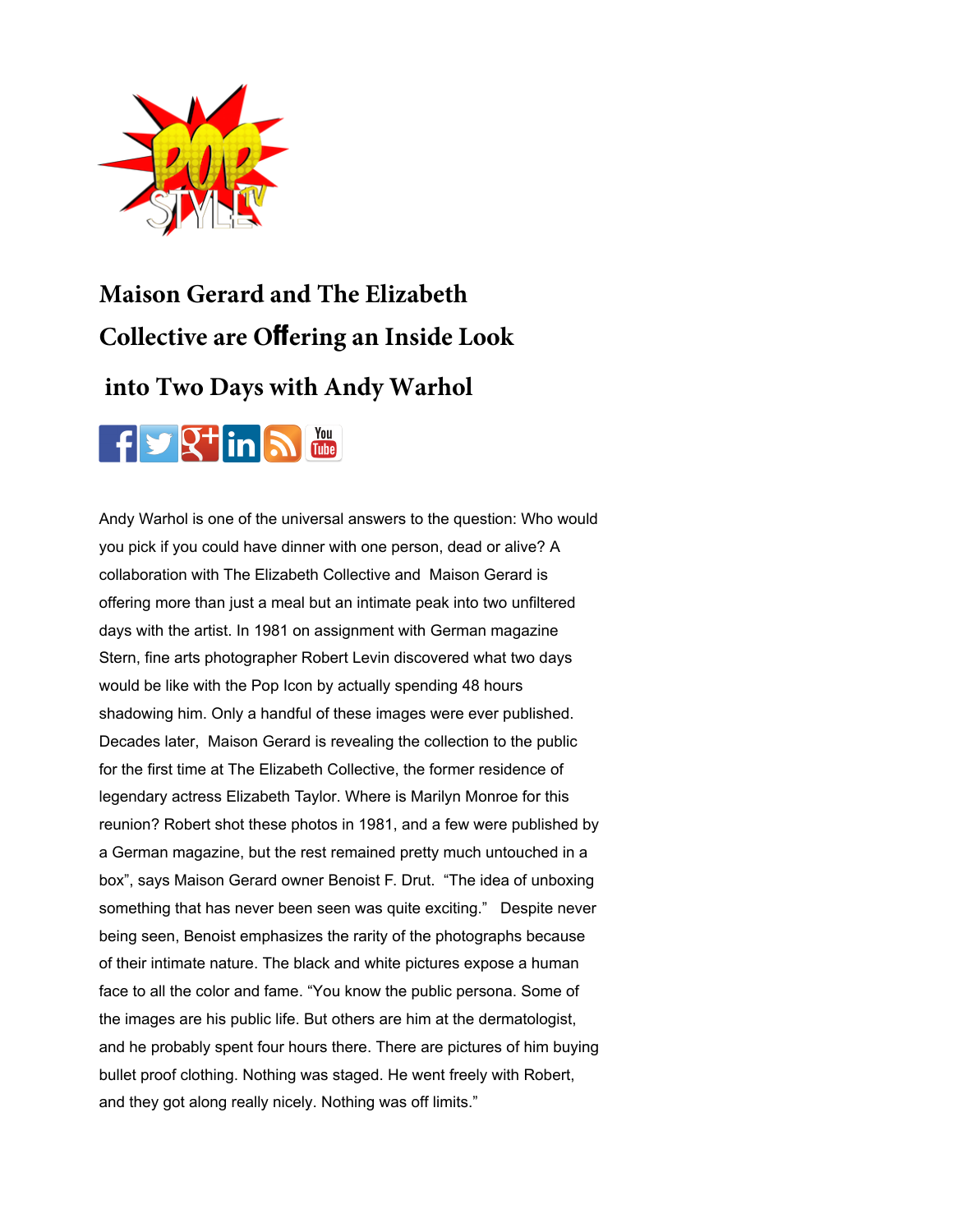

Millennials never lived in a time were Andy Warhol lived or died but just like Elizabeth Taylor or Marilyn Monroe, Warhol holds a godly presence in pop culture. Beyond being the theme for Calvin Klein's most recent campaign or the Whitney Museum introducing the largest compilation of his work to the 21st Century in their latest exhibit, today he is more famous for being Andy Warhol than anything else. But that leaves the question unanswered: Who is the man behind the name? From luxurious skincare routines at the dermatologist to getting fitted for a bulletproof vest, the photographs were as relatable as the six story multi-million dollar townhouse displaying them. But behind the famous lifestyle is the artist living it. This vulnerability makes the images unique. Warhol's omnipotent flair is flipped, and, suddenly, it's us glancing down at him. He cared about clear skin. He worried about being killed. Unlike the Whitney Museum or Calvin Klein, Maison Gerard is not presenting the legacy of his work but the human being.